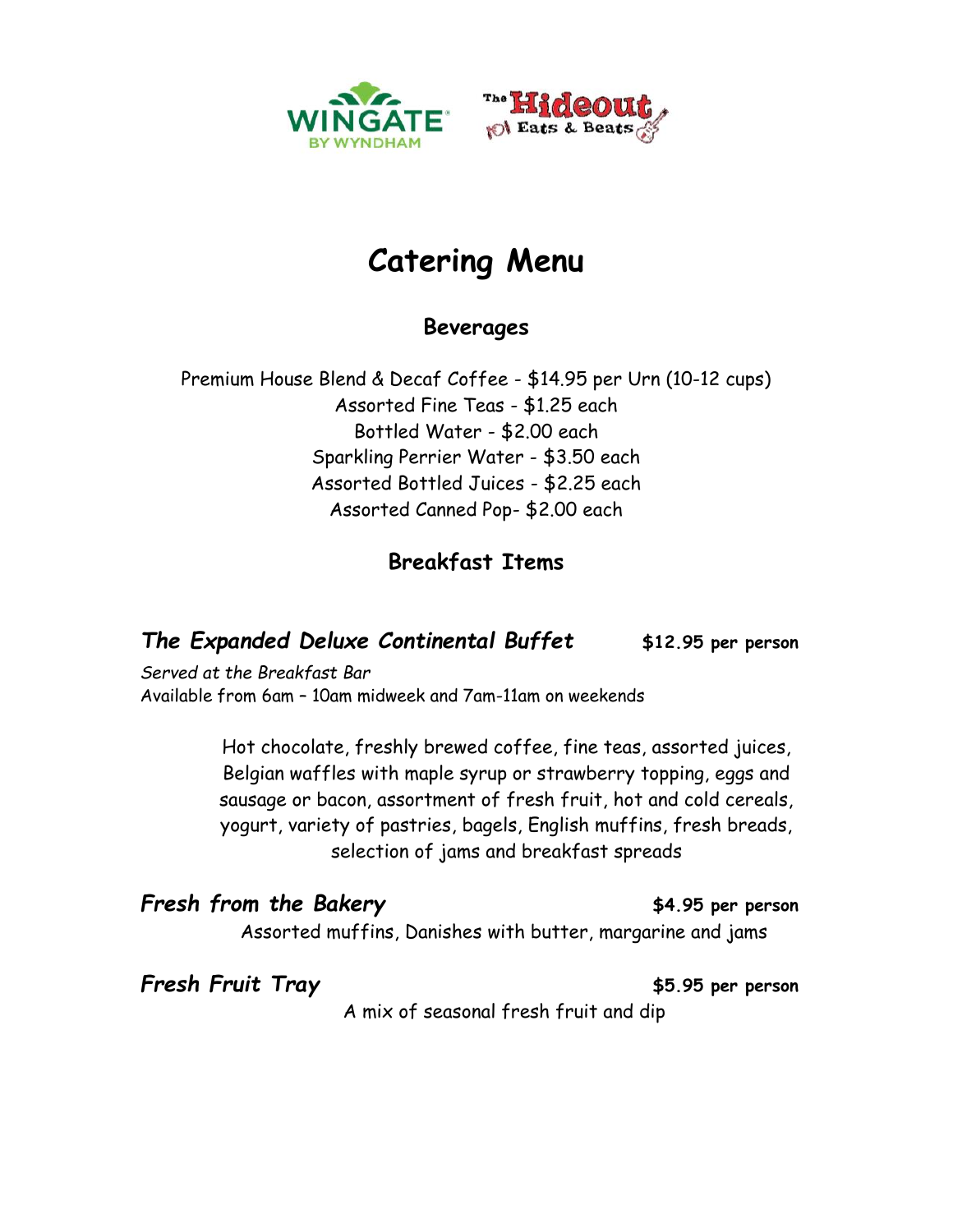

## **Deli Lunches**

Gourmet Sandwich and Wraps \$15.95 per person Served with assorted dessert squares or cookies

- Add Soup \$4.95 per person

**Choose 1**

- Chicken Noodle
	- Beef Barley
	- Tomato Basil
- Creamy Cheddar Broccoli
- 

- Add Salad \$3.95 per person

#### **Choose 1**

- House Greens
- Caesar Salad
- Potato Salad
- Pasta Salad
- Greek Salad
- Add Veggie Tray with dip  $$5.95$  per person
- Add Fresh Fruit Tray with dip \$5.95 per person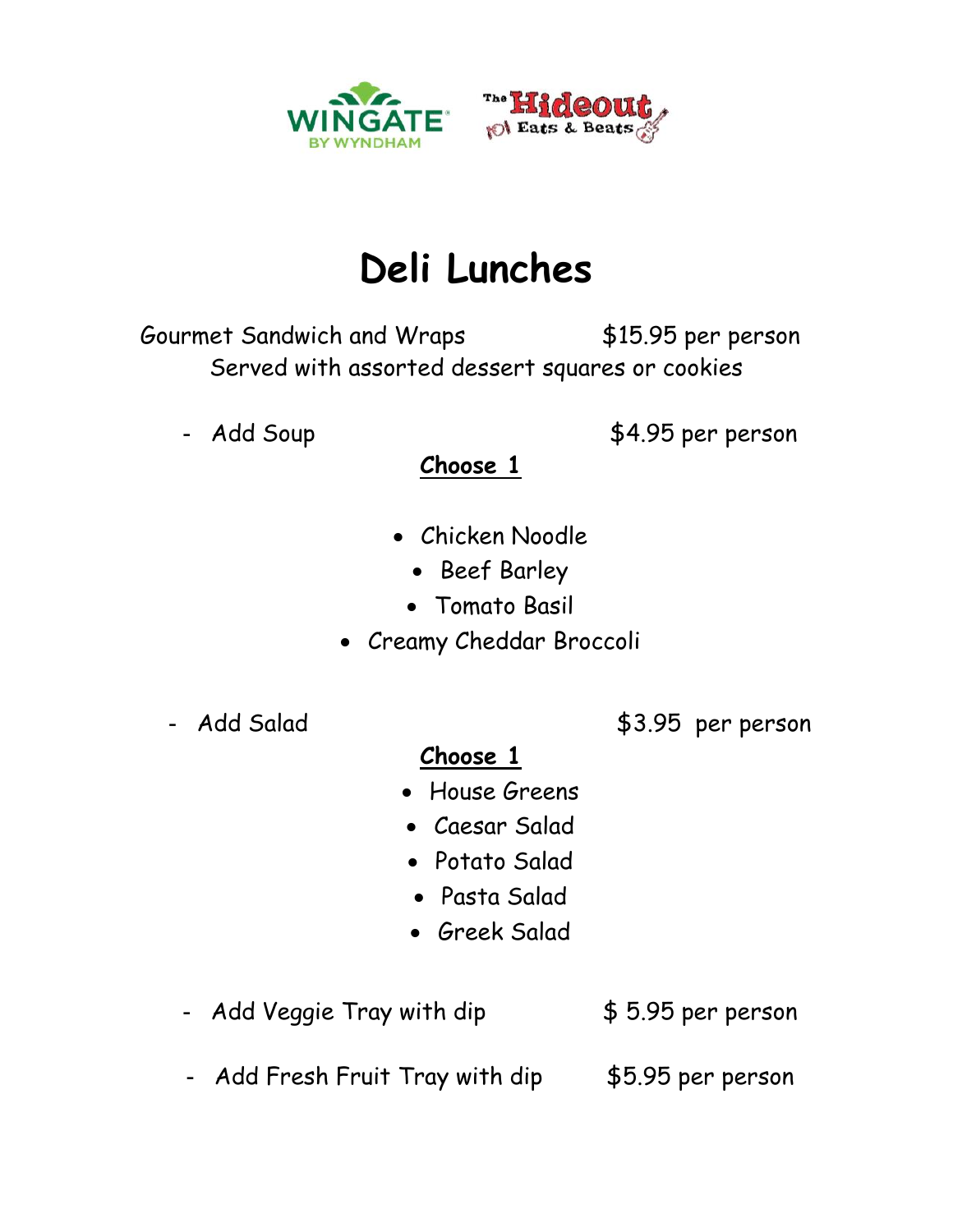

# **Pasta Lunches**

Pasta Dinner \$24.95 per person

served with dinner roll, salad and assorted dessert squares

#### **Choose 1**

- Meat Lasagna
- Baked Penne in Alfredo Sauce
- Fettucine or Penne in Tomato Basil Sauce
	- Vegetarian Lasagna

### **Salads- choose 1**

- House Greens
- Caesar Salad
- Potato Salad
- Pasta Salad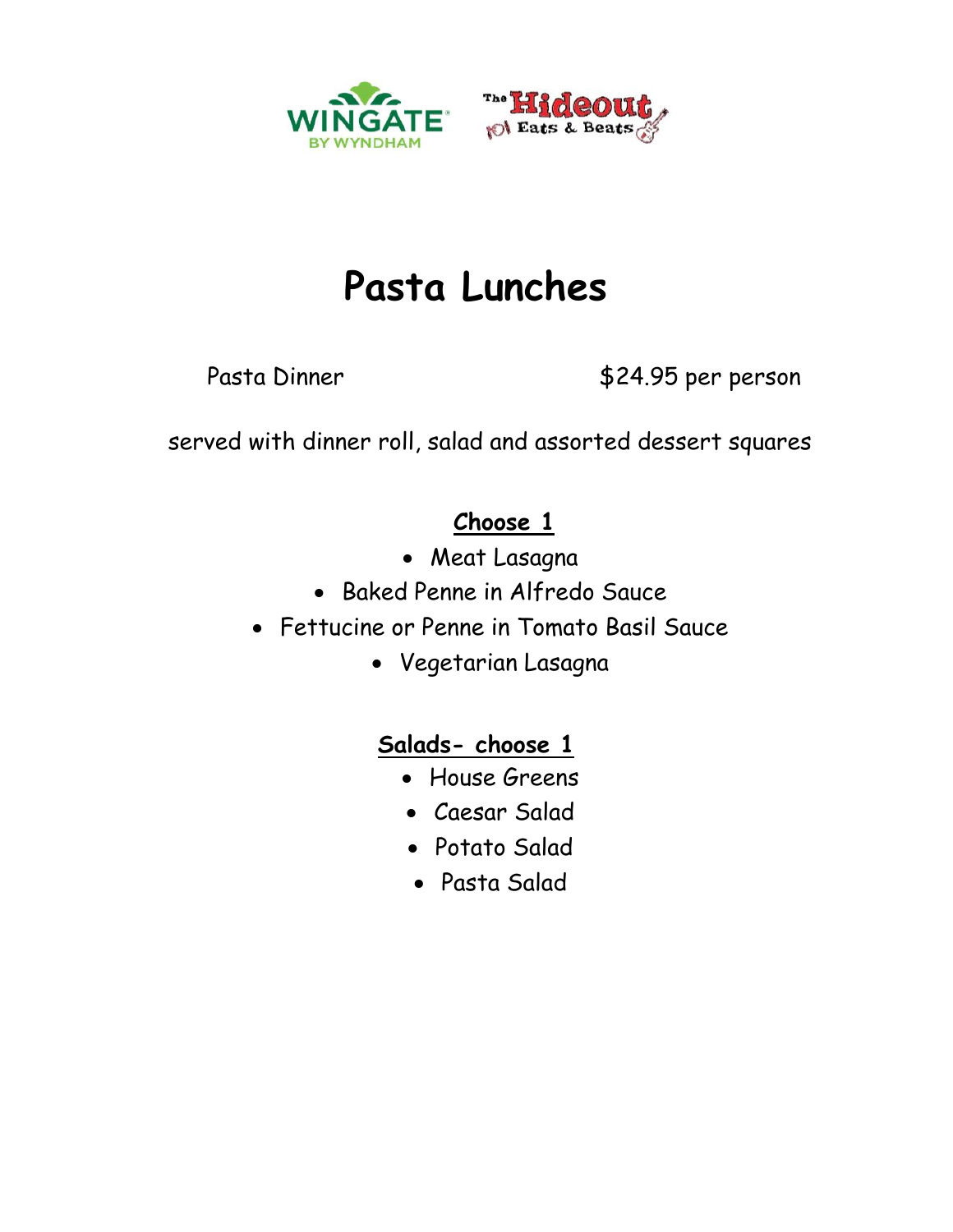

### **Hot Lunches**

Hot Entrée  $$26.95$  per person

All hot lunches include dinner roll and choice of 1 salad

#### **Choose 1**

- Chicken Stew
- Country Beef Stew
- Meatloaf with mashed potatoes
- Beef or Chicken Stir fry on rice
- Chicken and Sausage Jambalaya
	- Vegetarian Black Bean Chili
- Beef Stroganoff with Egg Noodles

#### **Salads- choose 1**

- House Greens
- Caesar Salad
- Potato Salad
- Pasta Salad
- Greek Salad